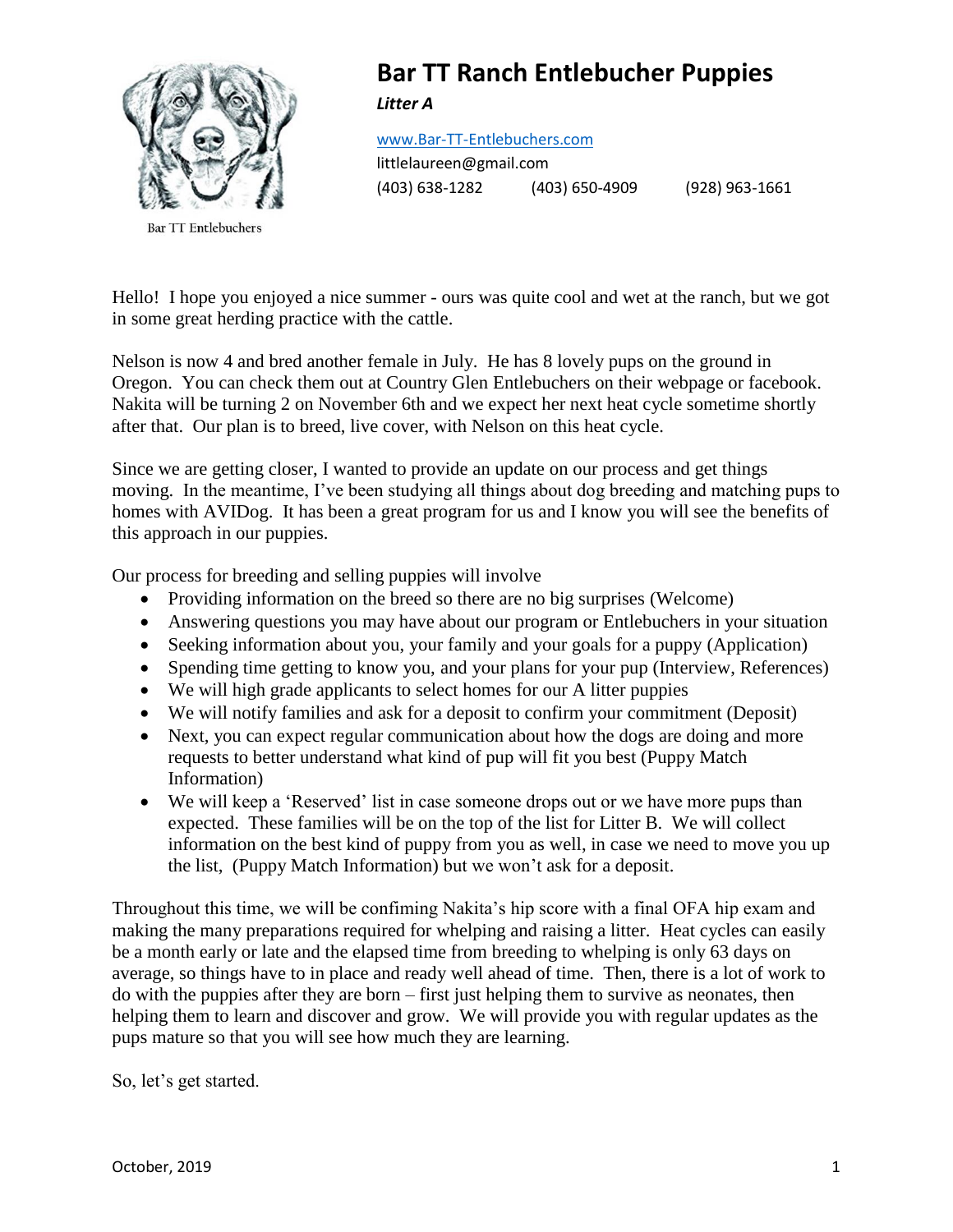

## **Bar TT Ranch Entlebucher Puppies** *Litter A*

#### [www.Bar-TT-Entlebuchers.com](http://www.bar-tt-entlebuchers.com/)

littlelaureen@gmail.com (403) 638-1282 (403) 650-4909 (928) 963-1661

**Bar TT Entlebuchers** In case I missed sending you our introductory note, I am attaching it here (Welcome). It will provide some basic information about us and the breed, give you a few things to think about and provide some Entlebucher resource ideas.

I am also attaching our application to be added to our Puppy List (Application). This document will require a little time and thought as it asks a number of questions about you, your family, your home and the puppy that you are looking for. Your answers will help us to determine if a Bar TT Entlebucher is the best choice for you at this time. Once your application is submitted, we will review it and get back to you with any further questions. We will spend some time getting to know you and your situation though email, skype and phone calls, (Interviews). We will need to meet everyone that lives in the home, either in person or by video chat and we will ask you for references (References).

Once we clarify any questions from the application and get to know you through the SKYPE interview and references, we will select homes for the number and type of puppies we expect. We will let you know if you have been chosen to receive a Bar TT Entlebucher puppy and whether you are in the A Litter group or the Reserved group for Litter B. Don't panic if you land in the Reserved group – some families will inevitably drop out. We plan for an average sized litter but they can range from 1 pup to at least 10, so there could well be 'extra pups' available.

Purchasing a puppy from Bar TT Ranch is the beginning of a long-term relationship. We will be in contact with you throughout the life of your dog to help and support you and to enjoy your photos and notes describing your life with our puppy. It is important to us that we follow the puppies so that we understand what this breeding produced. We cannot progress toward breeding goals if we never get long term data on our dogs and their families.

At this point, our breeding goals are pretty simple – produce healthy, long-lived dogs and place them in homes where they and their family can thrive. You play a huge part in this goal as we will need your assessment of how your pup is developing, a simple temperament test you can do each year and updates from you whenever you encounter an illness or injury that doesn't resolve easily in a few days. We will want hear about any specific behaviour challenges so we or the litter group can help you find a solution. And we need to know what training you have selected and how your pup is doing with the work.

A secondary goal is to find a way to propagate diverse DNA to future generations without keeping and breeding many of our pups. This simply requires us to identify the best dogs for breeding and match them with families that are willing to breed their dog, with varying degrees of our help. We will talk about this more in the future so be sure to let us know if you might be interested in breeding one or two litters with plenty of support or allowing us to borrow your dog for the breeding period.